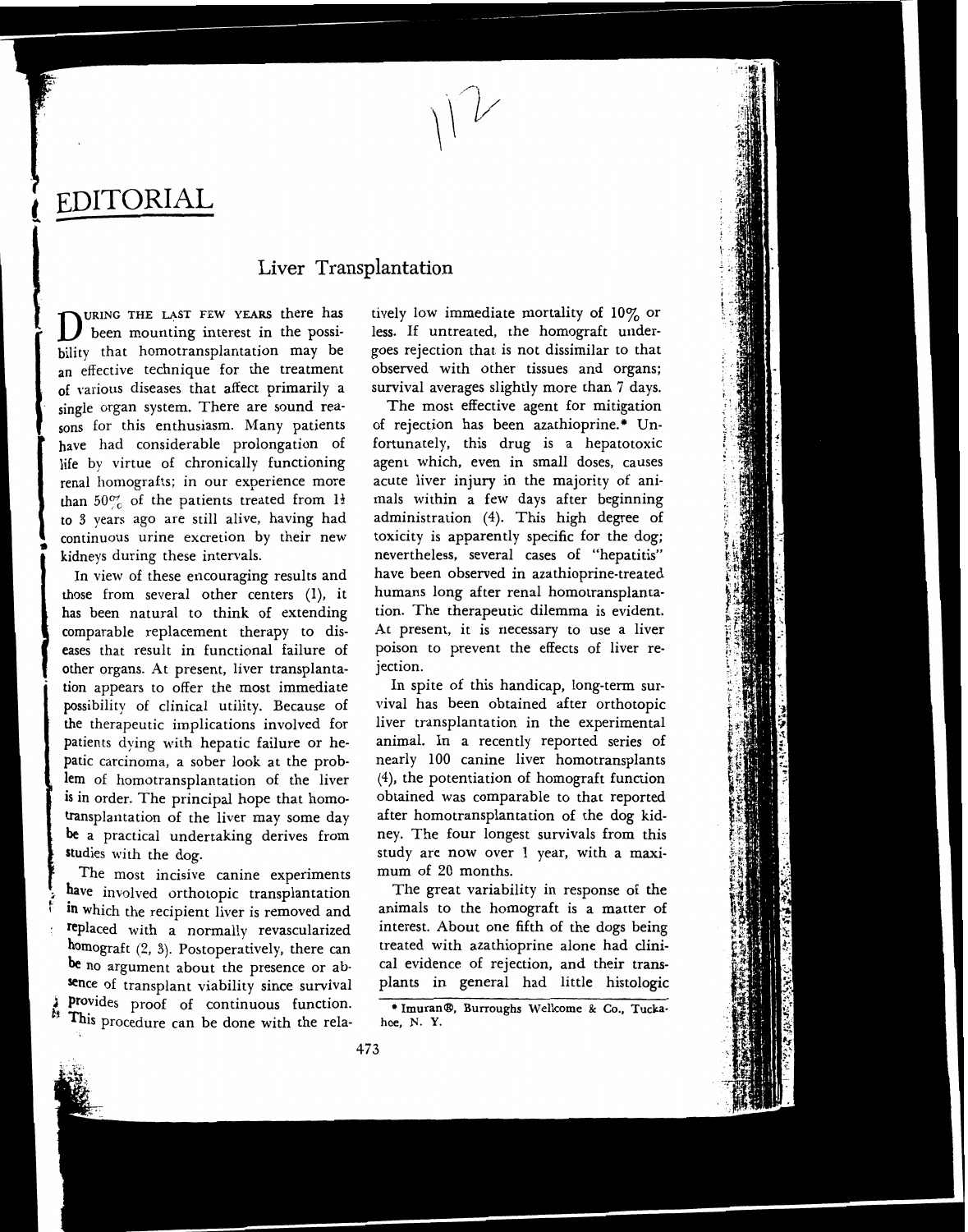## **EDITORIAL**

. .

change when biopsied many months after should not imply that clinical application operation. At the other end of the spec- will be comparably easy. The implication trum, approximately one third underwent that patients can be benefited by such overwhelmingly immunologic repudiation operations is still only a hope. To **date,**  of their homografts in spite of comparable therapy, leading to liver failure and death in 1 to 6 weeks. Finally, in half of the animals evidence of rejection was present, sometimes to a severe degree, but with ultimate partial or even relatively complete reversal. In the last group, im-<br>provement in homograft function occurred are almost certain to be consistently enplete reversal. In the last group, imwithout intensification of the pre-existing immunologic regimen, providing evidence for the important principle that homograft rejection has a tendency to spontaneous remission.

The great variability in these results is almost certainly explained by differences in the quality of chance histocompatibility matching between the donors and recipients. The same problem exists in the human population. The need for preoperative identification of histocompatibility between donors and recipients is apparent in order to give some predictability to the results before, not after, either experimental or clinical operations of this type. Practical methods for such antigen analysis are not yet available, although many investigators are actively exploring this area (5).

One of the principal theoretical questions about the employment of whole organ liver homografts was whether the foreign tissue might be responsible for a graft reaction directed against the host. It has been noted (4) that the red cell survival time in canine recipients of orthotopic livers is usually shortened during the first several weeks after operation. Histologically, the homografts contain large amounts of hemosiderin. The prognostic significance or even the precise explanation of these findings has not yet been fully elucidated.

The greatly improved results after orthotopic transplantation in the laboratory seven attempts at clinical orthotopic liver. transplantation have been made (6-8). Two of the patients died of hemorrhage on the operating table or soon after. The other five survived for 6<sup>1</sup>, 7<sup>1</sup>, 12, 22, and 23 days. Experience with these cases has countered in future trials.

The element of chance histocompatibility matching has been alluded to above. In addition, the use of cadaveric organs introduces a further unpredictable element of ischemic injury. Almost all of the cadaveric livers thus far employed have had significant early malfunction consequent to anoxic injury during the moribund state of the donor and the subsequent interval of devascularization. In the two patients who died during or immediately after operation it is probable that the livers were functionless at the outset. Postmortem cooling and perfusion afford some protection from ischemic injury  $(3, 9, 10)$ , but this is incomplete.

Moreover, the technical problems of clinical orthotopic transplantation are of an advanced nature. The indication for operation was hepatic malignancy in six of these seven patients, and in the seventh, there was biliary atresia. The livers were bulky, and in all but one of the cases there was coexistent portal hypertension, thus compounding the inherent risks of a complex procedure. Finally, abnormalities of the coagulation mechanism are almost inevitable. Such patients usually enter surgery with deficiencies of clotting that are exaggerated during the transplant by acute fibrinolysis (11). Ironically, the threat of a fatal hemorrhagic diathesis is succeeded by a phase of hypercoagulability in the successfully transplanted recipient. Three of the four patients in the Denver series

who sul bosis in f**with su**:

boli. T coagula gerated of the aproic **during** manipu mism s. Mutely 1  $\geq$ **hemori**  $\ln s$ studies successi minish may u **Denve** tx vived **i gener:** ploye all ha archit cell in **con**de at a Deat. **crusi** these nal seem after  $O<sub>1</sub>$ est ti  $\partial f$  h due : sia , tran the live: **Vasc** .the or $\mathfrak{r}$ 

side

ble

qu:

 $av<sub>0</sub>$ 

474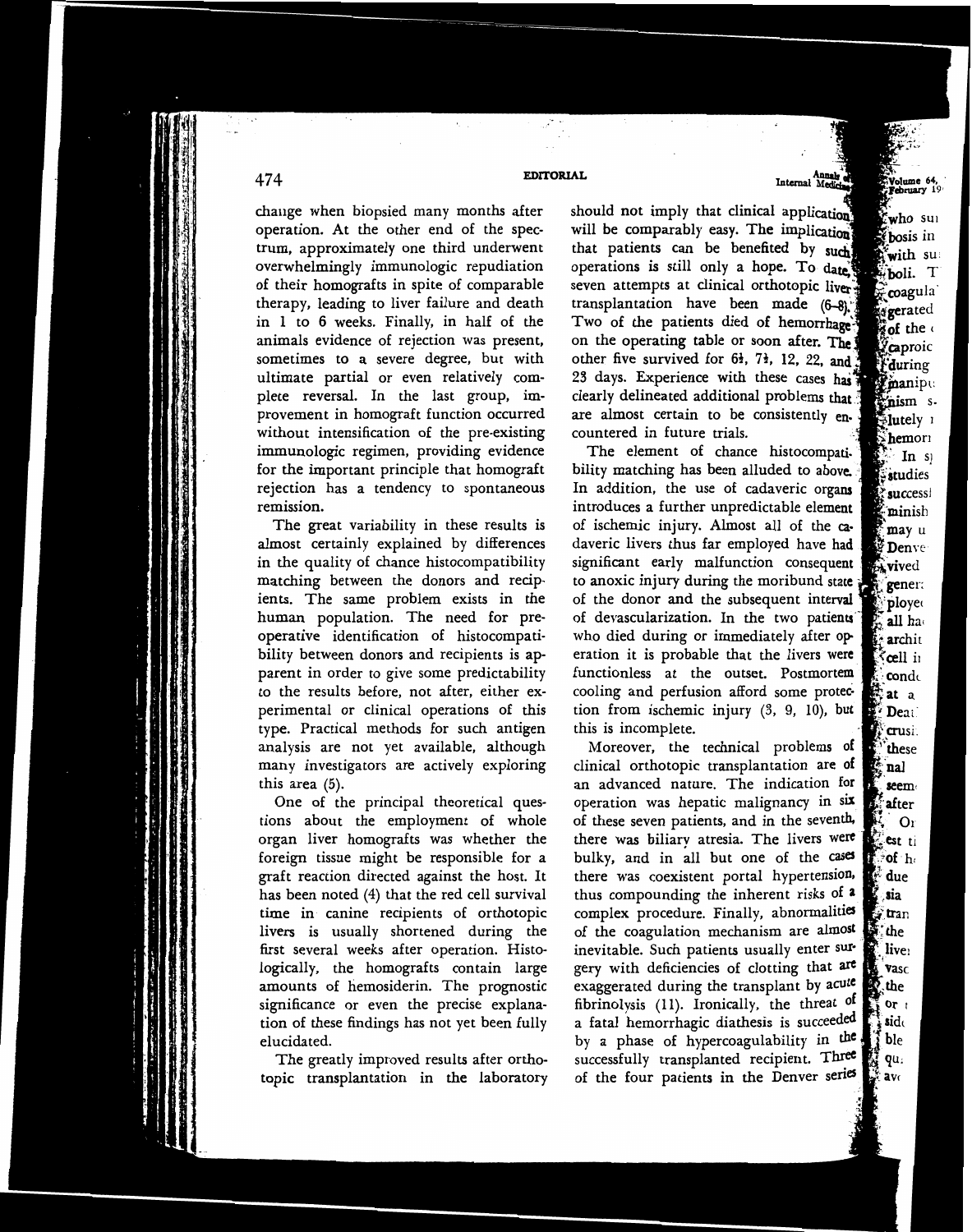Volume 64, No. 2<br>February 1966

als of<br>dicine

tion

tion

 $u$ ch

late.

iver

 $-8$ ).

iage

The

and

has

hat

en-

atiove.

ans

ent ca-

:ad

mt

te.

al'

**1ts** 

·p-

re

 $m$ 

 $_{c}$ 

ut

 $\mathbf{H}$ 

 $\mathbf{d}$ 

 $\sigma$ 

İΧ

'n,

re

es

١,

 $\mathbf{a}$ 

۹Ś

 $\mathbf{t}$ 

### **EDITORIAL**

who survived operation developed thrombosis in their peripheral veins or vena cava, with subsequent multiple pulmonary emboli. The postoperative rebound hypercoagulability seemed to have been exaggerated in these cases by the employment of the clot-promoting agents epsilon-amino caproic acid, fibrinogen, and fresh blood during operation. In the future, iatrogenic manipulation of the coagulation mechanism seems contraindicated unless absolutely necessary to prevent fatal operative hemorrhage.

studies of the homografts from the unsuccessfully treated patients have not diminished the hope that such operations may ultimately prove to be feasible. In the Denver series the four patients who survived operation and who received the same general immunosuppressive regimen employed after transplantation of the kidney all had relatively good preservation of liver architecture. The degree of mononuclear cell invasion, hepatocyte loss, and reticulin condensation seemed less than in animals at a comparable stage of convalescence. Death resulted from factors other than crushing rejection. Nevertheless, some of these complications, such as gastrointestinal hemorrhage and pulmonary sepsis, seemed much more difficult to control than after clinical renal transplantation.

Orthotopic transplantation has its clearest theoretical indication in the treatment of hepatic malignancy. With liver failure due to benign disease such as biliary atresia or Laennec's cirrhosis, heterotopic transplantation (12) may find a role. With the latter operation, the patient's own liver is not excised. The homograft is revascularized in an abnormal location in the pelvis, one of the paravertebral gutters, preparation (14). or the left subphrenic space. At first consideration such a procedure has considerable appeal. The exacting technical requirements of recipient hepatectomy are avoided. Moreover, the patient is not de-

prived of whatever function might remain in his own diseased liver.

Nevertheless, the use of an auxiliary liver introduces certain physiologic and mechanical problems that have not yet been completely defined. The most serious questions pertain to metabolic factors that may operate to the disadvantage of such ectopically placed organs. In the past, it has often been assumed that a prime determinant of normal hepatic metabolism was the volume of total hepatic flow irrespective of its source. More recent stud-In spite of these difficulties pathologic ies **(13)** have demonstrated that nonhepatic splanchnic venous blood may have a specific hepatotrophic effect and that the optimal method of hepatic vascularization probably requires perfusion by venous blood returning from the intestinal tract.

> Such considerations become of the **ut**most importance with auxiliary liver transplantation. In the dog, an auxiliary homograft placed in the pelvis or paravertebral gutter, rearterialized from the aorta or one of its branches, and provided with a portal venous inflow from the terminal inferior vena cava, undergoes striking atrophy beginning within 2 weeks (8). When additional alterations are made that provide the homograft with portal venous inflow from the splanchnic venous blood (14) or that injure the recipient's own liver (15), the homograft atrophy is at least partially prevented. Such studies suggest that coexisting livers have an important reciprocal relationship and that each organ is capable, under the proper conditions, of injuring the other. Although these physiologic factors can be manipulated by choice of the appropriate operation, long-term function of auxiliary homografts has been less satisfactory than with the orthotopic

In addition to these physiologic consid erations, the auxiliary operations may introduce unique mechanical problems by virtue of the space required in the abdomen for the additional organ. In one case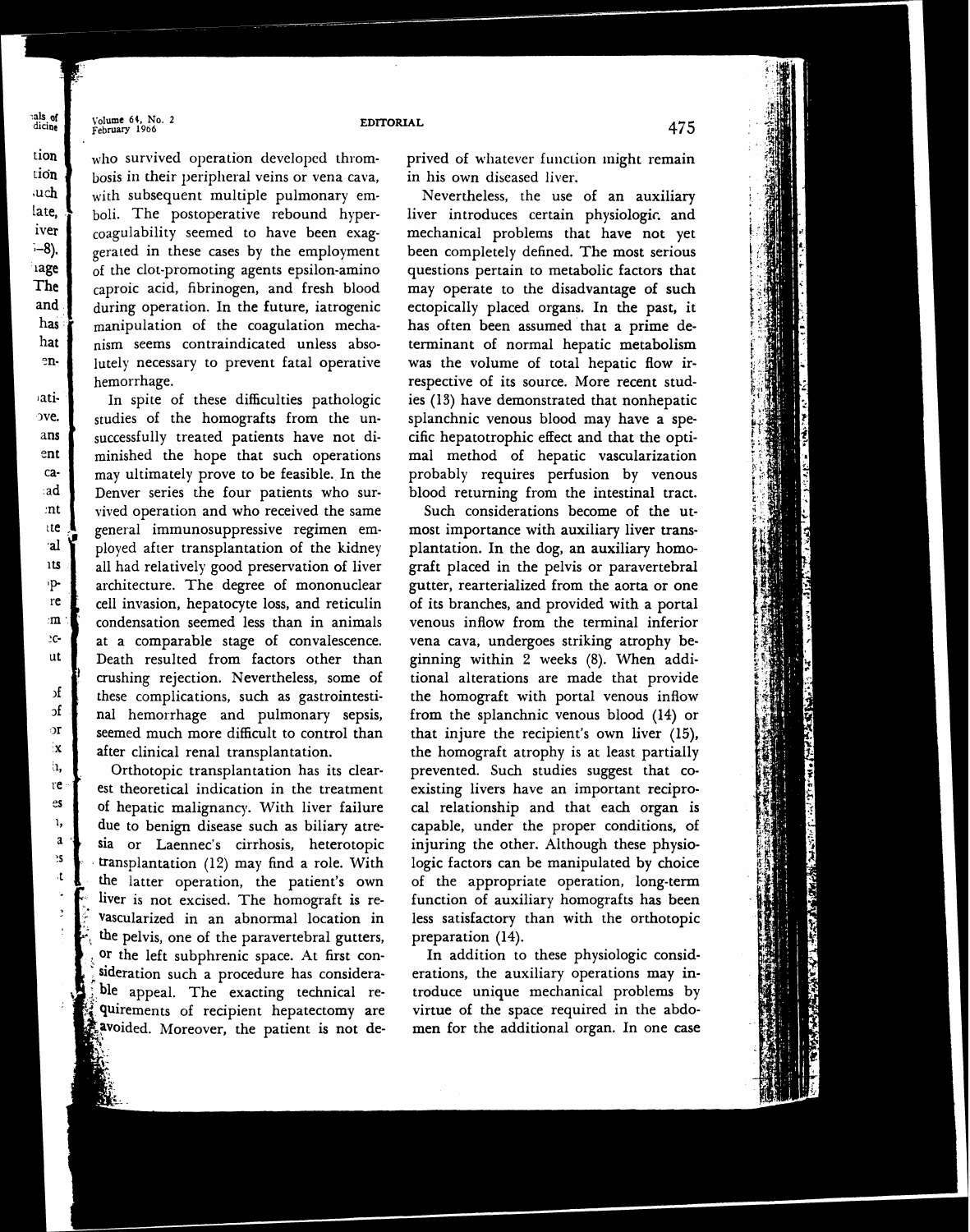### EDITORIAL

it is known that the incision could not be closed until the recipient's own greatly enlarged liver was removed, and in another the spleen and left kidney had to homograft function that is usually present be excised for the same reason.

At least nine attempts at clinical auxiliary liver homotransplantation have been made in the human; in Denver (16), Minneapolis, New York, Richmond, and Cleveland. All the patients died in 34 days or less. Many of these auxiliary livers had unequivocal evidence of early function, but in the longest two survivors (23 and 34 days), good early function had deteriorated at the time of death, and the degree of histologic injury seemed more advanced acceptable.

the question of further clinical trials with altogether. This may be done in one of either orthotopic or auxiliary transplanta- two ways, singly or in combination. First, tion must now be re-examined. That such perfection of human histocompatibility efforts will be made seems inevitable. In- analysis may, allow selection of cadaveric asmuch as homotransplantation of the liver can be effectively carried out in the laboratory, there should be no fundamental reason why it cannot succeed in the hospital. But what are the necessary cir- niques of immunosuppression will be recumstances? It seems clear that major quired. These must have greater specificity changes in management will be necessary. so that protection of the graft is more com-

cies are in the immunosuppressive regimen. immunologic potential which characterizes The combination of agents which has been the present methods. The task is a large used with some success after clinical renal but necessary one which depends upon transplantation also apparently provides research in the animal laboratory and comparable protection from immunologic within the simpler experimental protocol injury to the liver homograft, but their use of clinical renal homotransplantation. involves a greater risk both to the trans-<br>Without such improvements, further efplant and to the recipient. Both steroids forts at clinical hepatic homotransplantaand azathioprine may cause nonimmuno- tion will not connote progress, but only logically mediated liver damage. The prob- fruitless repetition. lems of pulmonary and generalized sepsis THOMAS E. STARZL, M.D., PH.D. that have plagued efforts at renal trans- THOMAS L. MARCHIORO, M.D. plantation have been almost uniformly TANOUS D. FARIS, **N.D.**  observed after the more complicated and traumatic hepatic operations. The dose<br>
control of azathioprine is difficult since its
<sup>1</sup>. MURRAY, J. E., GLEASON, R., BARTHOLOMAY, A.: control of azathioprine is difficult since its **1. MURRAY, J. E., GLEASON, R., BARTHOLOMAY, A.**<br>**Fourth** report of the human kidney trans **Fourth report of the human kidney trans-** hepatic pathway of detoxification is incon- **plant registry: 16 September 1964 to <sup>15</sup>** stant during the events of a rejection crisis. **March 1965. Transplantation 3: 684, 1965.** 

The destructive peripheral catabolic effects of high dose steroid therapy are probably compounded in the presence of the poor at some time during the postoperative period. The extracorporeal resuscitative measures developed by Eiseman (17) may prove to be of value in controlling the variability of hepatic function early after transplantation, but the short-term effect and the complicated nature of these techniques will probably limit their usefulness. Although the feasibility of reversing severe hepatic rejection has been proved, the risks imposed in achieving this effect are un-

Annals of<br>Internal Medicine

than in the orthotopic cases. Instead, the critical improvements will In view of the uniform failure to date, be to minimize rejection or to avoid it donors on the basis of genetic similarity, thereby reducing the need for antirejection therapy. Equally important, more precise and presumably radically different tech-Presently, the most important deficien-<br>plete, without the diffuse crippling of host

476